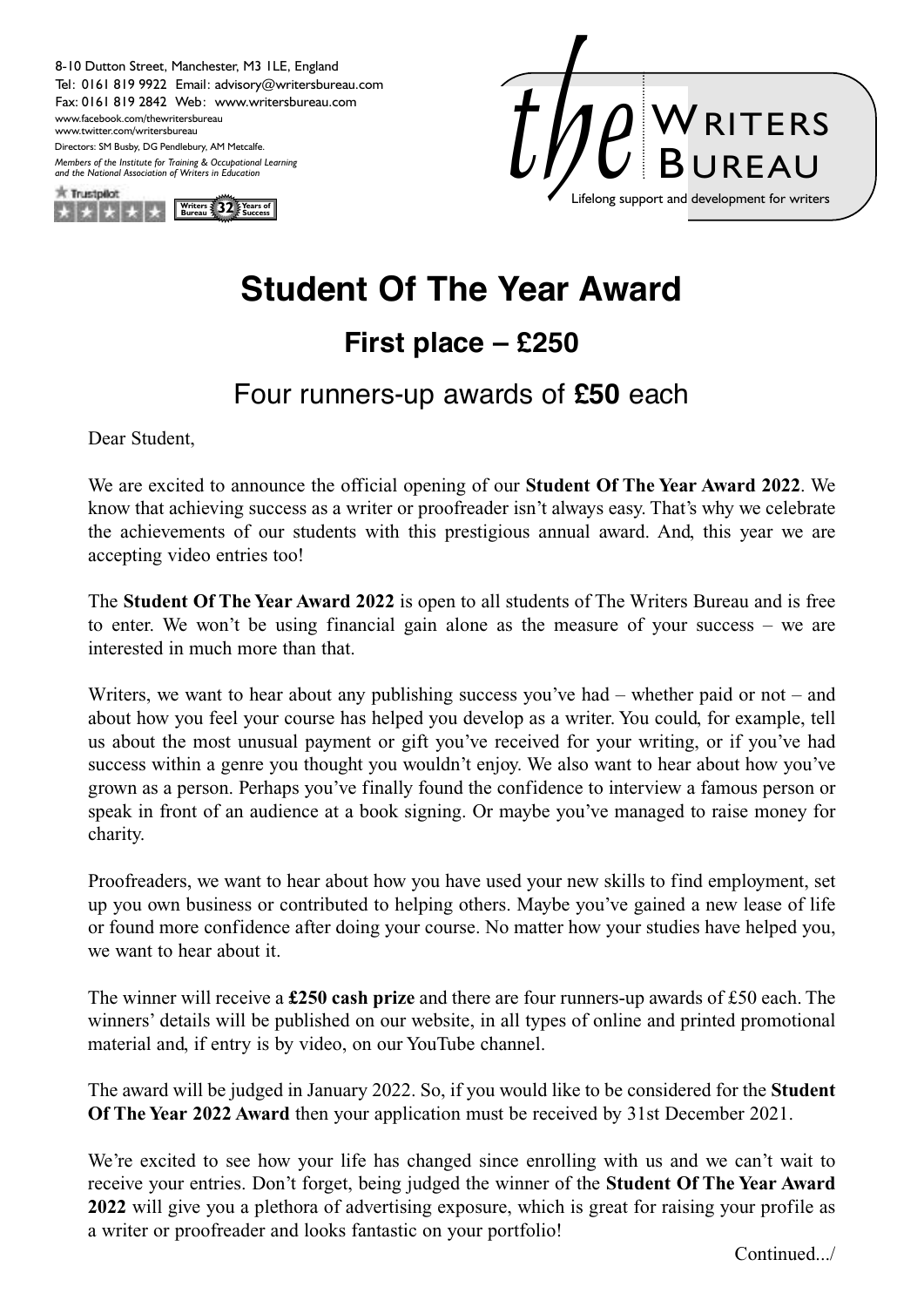#### **How to send a postal entry**

Fill in the application form enclosed with this mailing, attach a recent colour photograph of yourself and send it by post to:

> **Susan Busby, Principal, Student Of The Year Award, The Writers Bureau, 8-10 Dutton Street, Manchester, M3 1LE**

#### **How to send an email entry**

Scan and attach your entry to an email and send it to **susanm@writersbureau.com** with '**WOY Entry**' in the subject line.

#### **How to send a video entry**

To send us a video you should upload your entry, **two minutes maximum**, to YouTube and mark it as unlisted (if you are not sure how to do this there's a handy '*Getting Started – Unlisted Videos*' tutorial in the YouTube Help section). Try to make your video as interesting as possible – you can be as inventive as you like. Once you are happy with your entry and you have uploaded it, we need to know the link. So, send your video link and signed entry form together with a recent colour photograph of yourself, by email to **susanm@writersbureau.com** with **WOY Entry** in the subject line.

I hope you'll take part in this Award and I now look forward to learning about your achievements in the near future.

Yours sincerely,

SwareBunder

Susan Busby Principal

#### *PS To enter for this Award you must send your entry in by 31st December 2021.*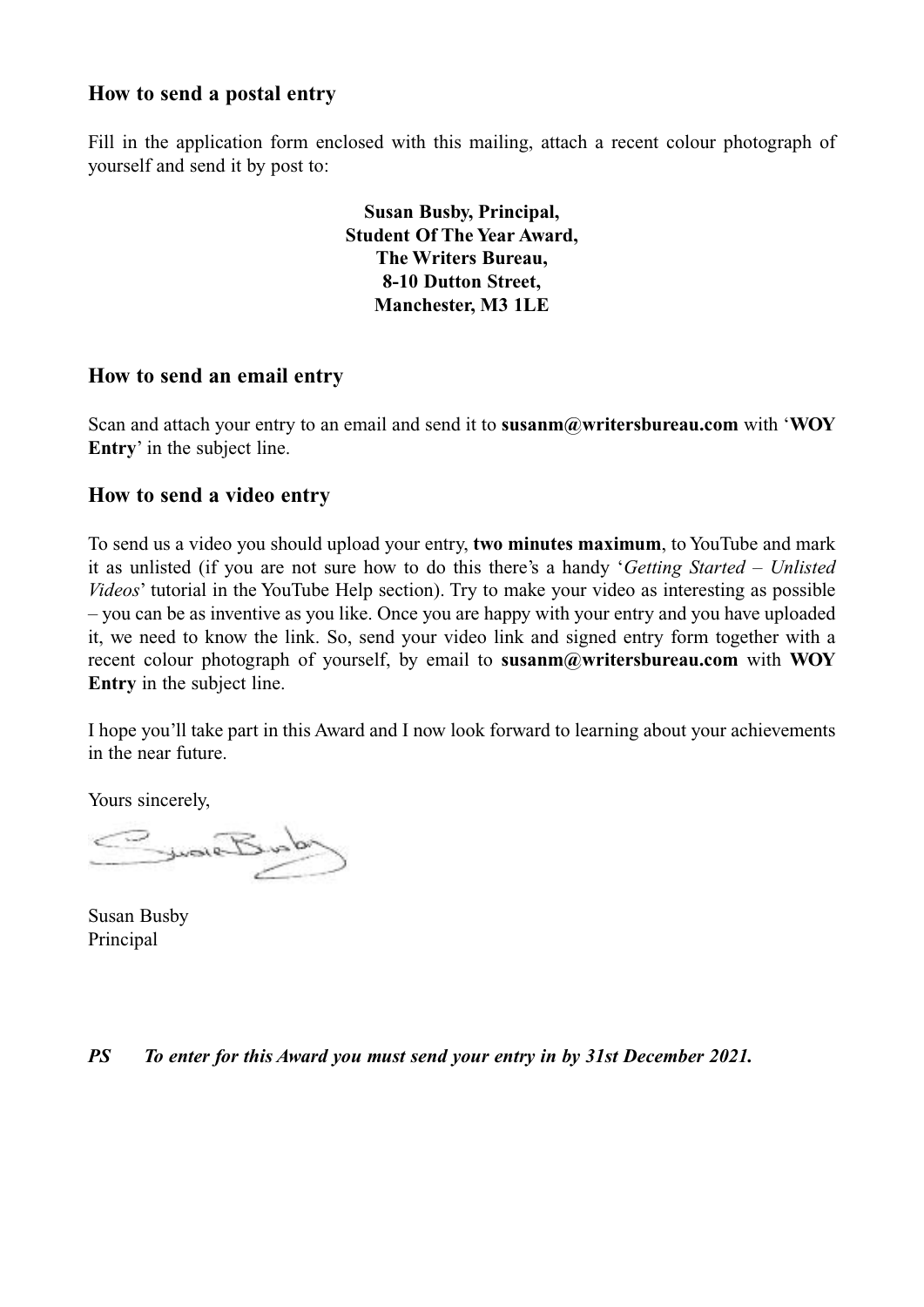# Student of The Year Award 2022



## Entry Form

Below are some questions to help you get started, but these are only a guide, feel free to include anything you feel relevant. You can continue on a separate piece of paper if you wish. When you are happy with your entry, return this form to us, together with a colour photograph of yourself, by 31st December 2021.

What were your ambitions when you started the course?

• How has The Writers Bureau course helped you?